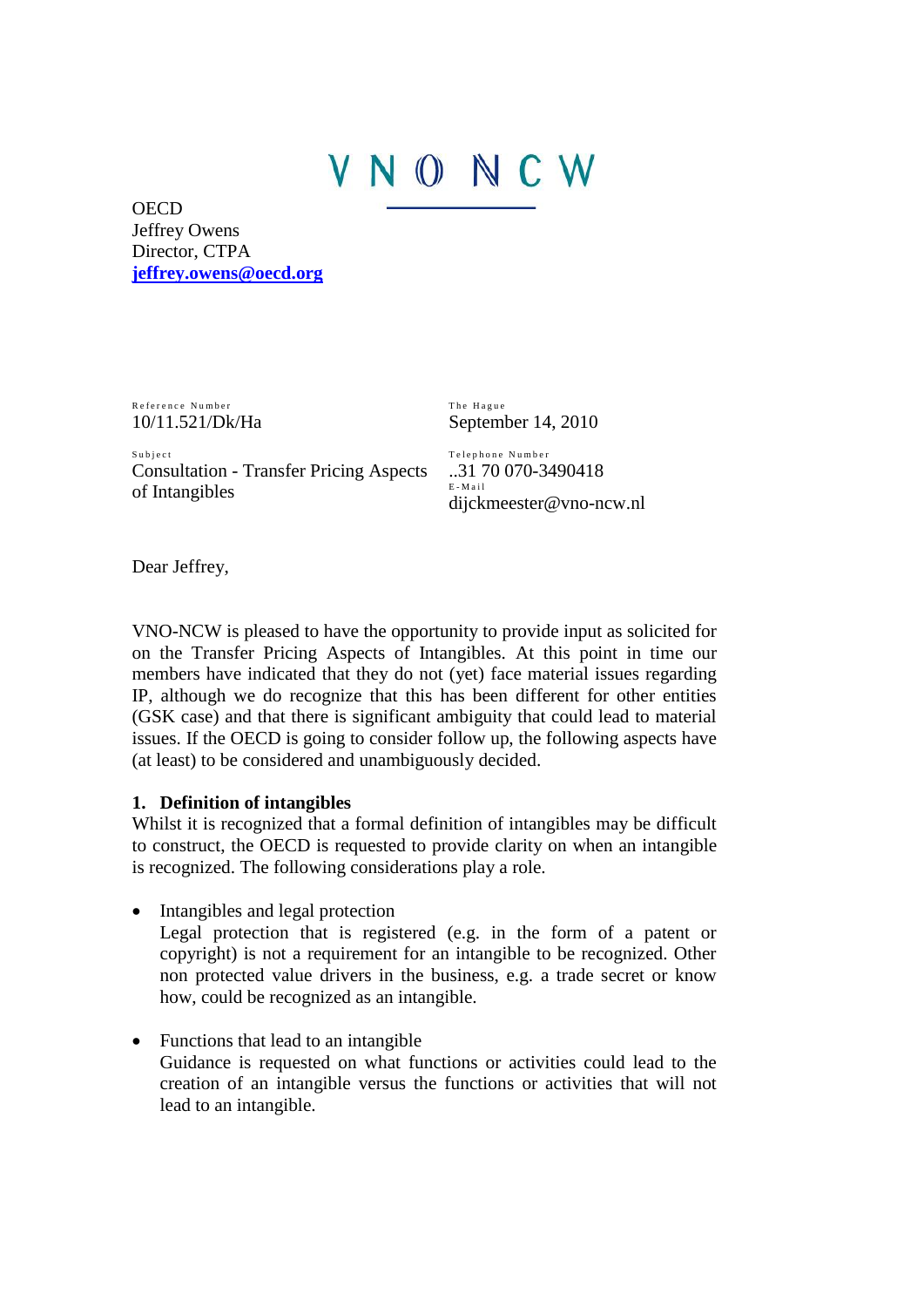• Base and incremental intangible

Guidance is requested on when an intangible is regarded a base or platform intangible and at what point subsequent activity undertaken leads to an incremental intangible. Additionally, guidance is requested how to value both forms of intangibles. Guidance should be provided on distinction between generation technology (first or second etc) and/ or value or treatment of IP in different stages development.

- Elements that do not automatically constitute an intangible Further guidance is requested to confirm that certain elements of a MNE do not constitute IP such as Human capital, employees moving on to other responsibilities within an MNE and/or profit potential.
- Local marketing vs Global marketing intangibles Further unambiguous guidance is requested on what triggers the development of local marketing intangibles. The mere execution of a global marketing policy should not lead to a local marketing intangible.

• Routine Intangibles

Guidance should be provided on what a routine intangible is. Traditionally the distinction could be made between routine (resulting in a routine remuneration that can be benchmarked) and intangible (resulting in above routine remuneration). A routine intangible appears to be "something in between". If the concept of a routine intangible is formalized, guidance should be provided on what the difference is with routine and a "real" intangible. Furthermore, guidance should be provided on what TP methods would be appropriate to test remunerations for a "routine intangible".

### **2. Intangibles in a MNE environment**

 A MNE has the freedom to design its own business model. No tax authorities can prescribe the structure of an organization. These structures are subject to change in reaction to changes to the external environment, shift in strategy or other factors of influence. Therefore, a MNE may choose to centralize or de-centralize its IP, choose to operate contract R&D or other business models involving IP. Guidance is required that confirms the autonomy of a MNE to structure its business as it sees fit, including IP. Furthermore, guidance is requested on when contract R&D is appropriate.

P a g e 2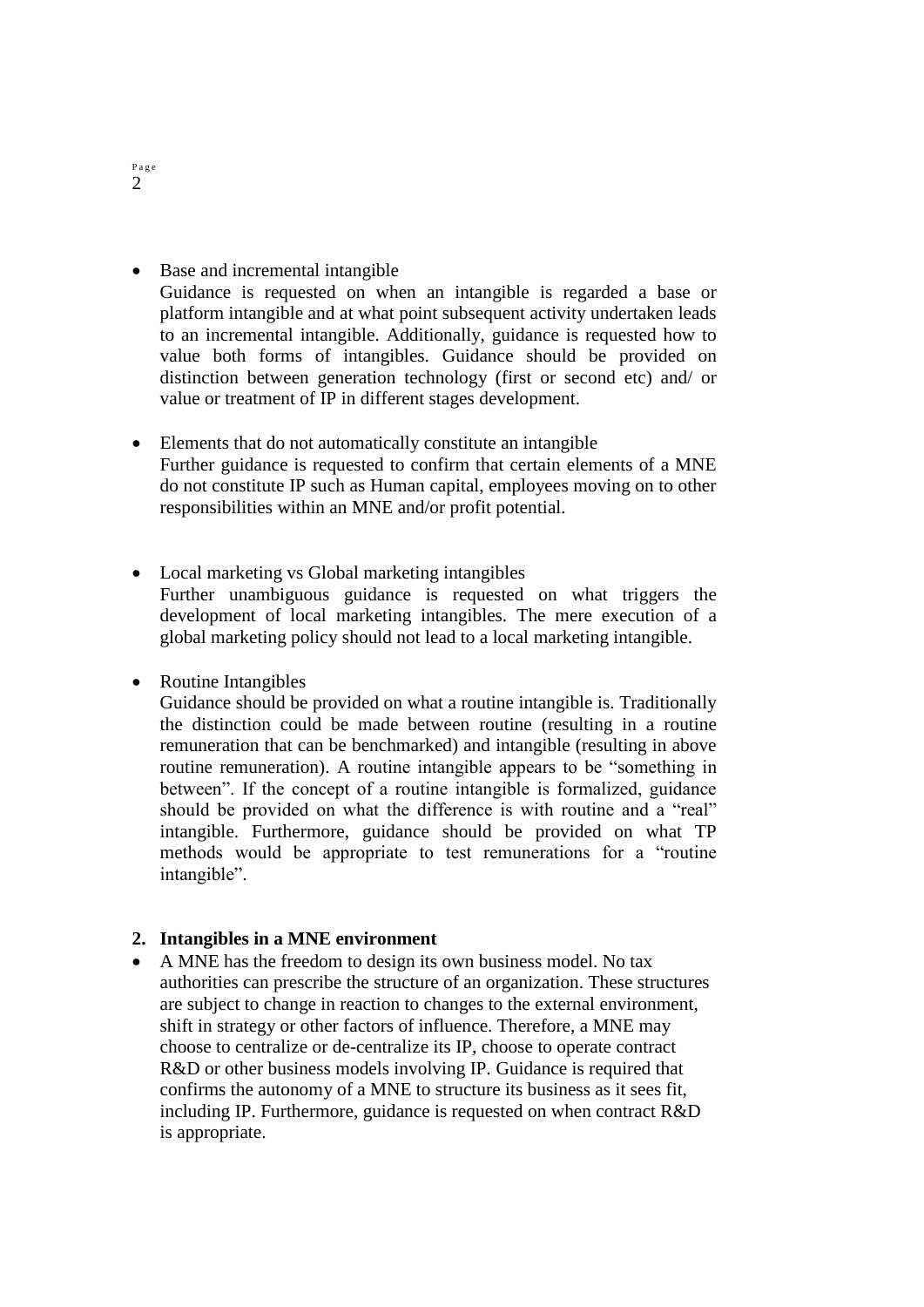# **3. Transfer price/valuation of intangibles**

# • Methods

It is suggested to formalize in the Guidelines current practice on methods for valuation of intangibles such as the *income, cost and market approach.*  Additionally, guidance is requested on when either method is deemed most appropriate.

# Application of Profit Split Method (PSM)

Clarity and/or further guidance is requested on the application of the PSM when used to set the transfer price for intangibles (e.g. guidance on appropriate allocations keys).

• Hindsight

In the context of valuation methodologies that use forecasted data, it is requested to reconfirm that hindsight by tax authorities is not allowed when testing a transfer price.

# • Price adjustment clause

Clarity is requested that tax authorities cannot force the application of price adjustment clauses when testing transfer prices in case of valuation uncertainties.

### • Options realistically available

Clarity is requested that MNEs regarding a transfer of intangibles are not expected to consider all options realistically available, given that MNEs do not operate their business in such way and this will lead to business processes being severely hindered and delayed.

### **4. Cost sharing**

• Cost Sharing systems are widely used to develop IP/technology; however cost sharing systems are also applied to share the costs of services. In case the work on IP results in changes to chapter 8 of the OECD guidelines, it should be ensured that under OECD, the sharing of services is still specifically mentioned and supported.

## **5. Administrative burden**

 When providing guidance on the above topics, the OECD is encouraged to additionally provide guidance on the documentation requirements as the lack clarity has proven to lead to an excessive administrative burden.

#### P a g e 3